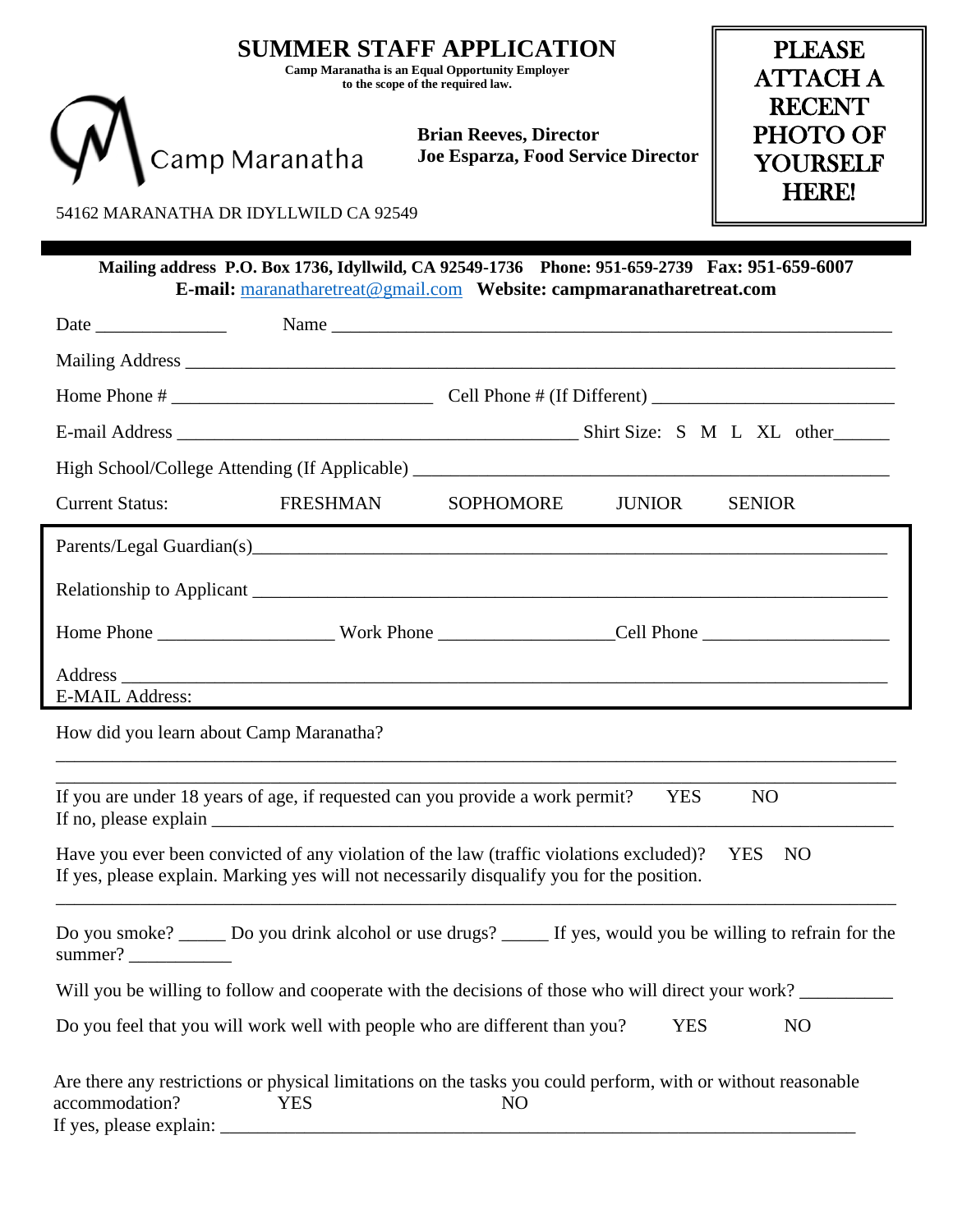#### **AVAILABILITY:**

The summer season typically begins toward the end of June and concludes following Labor Day weekend. While it is understood that few can work for the entire summer, preference will be given to applicants who can stay for longer, uninterrupted periods of time. Please let us know the maximum amount of time you would be available to live and work at camp. **(Please disregard if not applying for summer staff.)**

| I am out of school on $\frac{\sqrt{2}}{2}$                                                                                                                                                                                                                                                                                                                                                                                                                                                                                                                                   |   |                         | I start school on $\frac{\sqrt{2}}{2}$ |  |  |  |
|------------------------------------------------------------------------------------------------------------------------------------------------------------------------------------------------------------------------------------------------------------------------------------------------------------------------------------------------------------------------------------------------------------------------------------------------------------------------------------------------------------------------------------------------------------------------------|---|-------------------------|----------------------------------------|--|--|--|
|                                                                                                                                                                                                                                                                                                                                                                                                                                                                                                                                                                              |   |                         | I must leave by $\frac{\sqrt{2}}{2}$   |  |  |  |
| <b>Additional Comments:</b>                                                                                                                                                                                                                                                                                                                                                                                                                                                                                                                                                  |   |                         |                                        |  |  |  |
|                                                                                                                                                                                                                                                                                                                                                                                                                                                                                                                                                                              |   |                         |                                        |  |  |  |
| <b>EMPLOYMENT RECORD:</b><br>Please list your three previous employers with contact information (address and phone number). If you have<br>no history of employment you may leave this section blank.                                                                                                                                                                                                                                                                                                                                                                        |   |                         |                                        |  |  |  |
|                                                                                                                                                                                                                                                                                                                                                                                                                                                                                                                                                                              |   |                         |                                        |  |  |  |
|                                                                                                                                                                                                                                                                                                                                                                                                                                                                                                                                                                              |   |                         |                                        |  |  |  |
|                                                                                                                                                                                                                                                                                                                                                                                                                                                                                                                                                                              |   |                         |                                        |  |  |  |
|                                                                                                                                                                                                                                                                                                                                                                                                                                                                                                                                                                              |   |                         |                                        |  |  |  |
|                                                                                                                                                                                                                                                                                                                                                                                                                                                                                                                                                                              |   |                         |                                        |  |  |  |
|                                                                                                                                                                                                                                                                                                                                                                                                                                                                                                                                                                              |   |                         |                                        |  |  |  |
|                                                                                                                                                                                                                                                                                                                                                                                                                                                                                                                                                                              |   |                         |                                        |  |  |  |
| <b>REFERENCES:</b><br>Distribute one of the enclosed reference forms to three individuals (no relatives please) along with a stamped envelope addressed to Camp Maranatha. The reference<br>form should be mailed directly from your reference person to Camp. All reference forms are to be completed by adults who claim a personal relationship with Christ.<br>One reference form should be completed by a Christian worker such as a pastor, youth worker, Sunday school teacher, etc Please list the names and contact<br>information for your three references below. |   |                         |                                        |  |  |  |
| Christian Worker:                                                                                                                                                                                                                                                                                                                                                                                                                                                                                                                                                            |   |                         |                                        |  |  |  |
|                                                                                                                                                                                                                                                                                                                                                                                                                                                                                                                                                                              |   |                         |                                        |  |  |  |
|                                                                                                                                                                                                                                                                                                                                                                                                                                                                                                                                                                              |   |                         |                                        |  |  |  |
|                                                                                                                                                                                                                                                                                                                                                                                                                                                                                                                                                                              |   |                         |                                        |  |  |  |
| Personal Reference:                                                                                                                                                                                                                                                                                                                                                                                                                                                                                                                                                          |   |                         |                                        |  |  |  |
|                                                                                                                                                                                                                                                                                                                                                                                                                                                                                                                                                                              |   |                         |                                        |  |  |  |
|                                                                                                                                                                                                                                                                                                                                                                                                                                                                                                                                                                              |   |                         |                                        |  |  |  |
| <b>Personal Reference:</b>                                                                                                                                                                                                                                                                                                                                                                                                                                                                                                                                                   |   |                         |                                        |  |  |  |
|                                                                                                                                                                                                                                                                                                                                                                                                                                                                                                                                                                              |   |                         |                                        |  |  |  |
|                                                                                                                                                                                                                                                                                                                                                                                                                                                                                                                                                                              |   |                         |                                        |  |  |  |
|                                                                                                                                                                                                                                                                                                                                                                                                                                                                                                                                                                              |   |                         |                                        |  |  |  |
|                                                                                                                                                                                                                                                                                                                                                                                                                                                                                                                                                                              |   |                         |                                        |  |  |  |
| You are your best reference. We would like to know a little more about you. Are you on a social networking site                                                                                                                                                                                                                                                                                                                                                                                                                                                              |   |                         |                                        |  |  |  |
| such as Facebook?                                                                                                                                                                                                                                                                                                                                                                                                                                                                                                                                                            | Y | N                       |                                        |  |  |  |
| Can we be your "friend?"                                                                                                                                                                                                                                                                                                                                                                                                                                                                                                                                                     |   | $Y \sim$<br>$\mathbf N$ |                                        |  |  |  |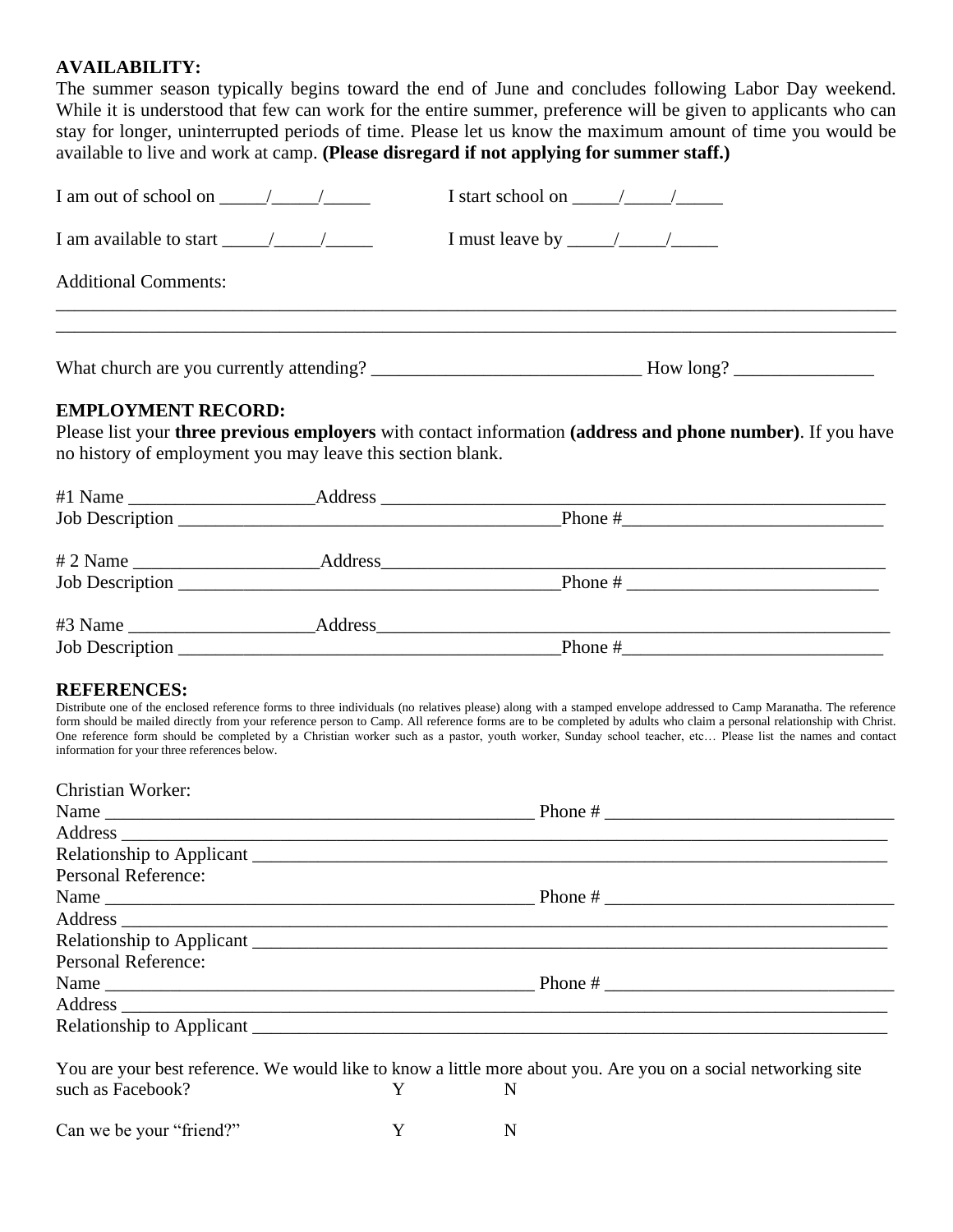### PLEASE RESPOND BRIEFLY TO THE FOLLOWING QUESTIONS:

How long have you been a Christian?

What does it mean to you when you say you are a Christian?

In your own words please explain what the following verses mean to you?

Colossians 3:23-24

Philippians 2:3-4

#### **Applicant Verification and Release**

I recognize that Camp Maranatha is relying on the accuracy of the information contained herein. Accordingly, I attest and affirm that all of the information that I have provided is completely true and correct.

I authorize Camp Maranatha to contact any person or entity I have had contact with or that has information about me, and I further authorize any such person or entity to provide Camp Maranatha with information, opinions, and impressions relating to my background or qualifications.

I voluntarily release Camp Maranatha and any such person or entity from liability involving the communication of information relating to my background or qualifications. I further authorize Camp Maranatha to conduct a criminal background check if such a check is deemed necessary.

I agree to abide by all of Camp Maranatha's policies and procedures, and to protect the health and safety of Camp Maranatha's guests at all times.

*Printed Name \_\_\_\_\_\_\_\_\_\_\_\_\_\_\_\_\_\_\_\_\_\_\_\_\_\_\_\_\_\_\_\_\_\_\_\_\_\_\_\_\_\_\_\_\_\_\_\_\_\_\_\_\_\_\_\_\_\_ Date \_\_\_\_\_\_\_\_\_\_\_\_\_\_\_\_\_\_\_\_\_\_\_\_\_\_\_\_\_\_\_\_\_*

*Signature \_\_\_\_\_\_\_\_\_\_\_\_\_\_\_\_\_\_\_\_\_\_\_\_\_\_\_\_\_\_\_\_\_\_\_\_\_\_\_\_\_\_\_\_\_\_\_\_\_\_\_\_\_\_\_\_\_\_\_\_\_\_\_\_\_\_\_\_\_\_\_\_\_\_\_\_\_\_\_\_\_\_\_\_\_\_\_\_\_\_\_\_\_\_\_\_\_\_\_\_*

\_\_\_\_\_\_\_\_ I have read "Life as a Camp Maranatha Employee" and "Camp Maranatha's Mission Statement on the back of this application. I am in agreement with these statements, and, if accepted, I agree to abide by all expectations.

Date \_\_\_\_\_\_\_\_\_\_\_ Signature \_\_\_\_\_\_\_\_\_\_\_\_\_\_\_\_\_\_\_\_\_\_\_\_\_\_\_\_\_\_\_\_\_\_\_\_\_\_\_\_\_\_\_\_\_\_\_\_\_\_\_\_\_\_\_\_\_